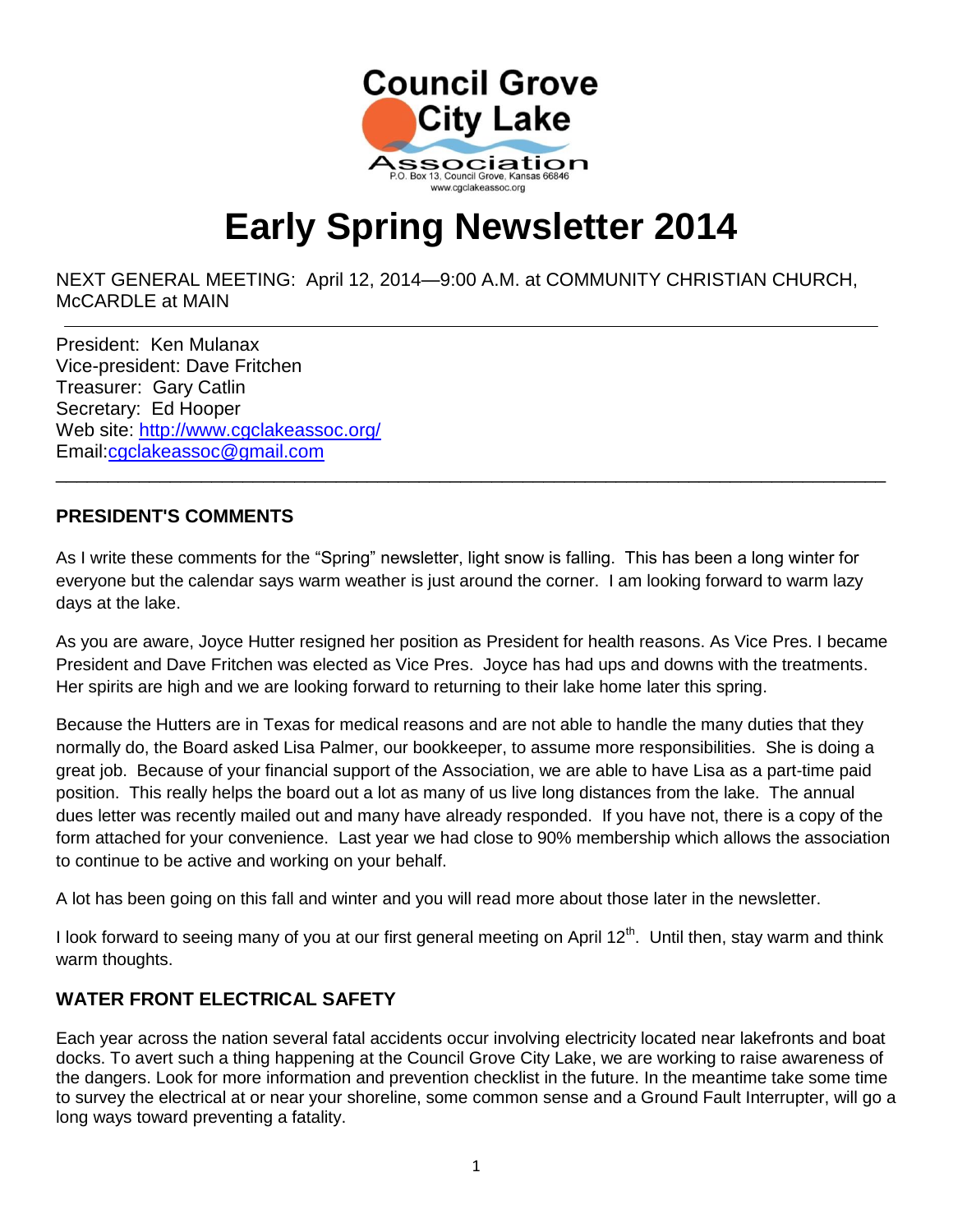Drowning, due to electrical shock, could be easy to miss-identify and we all need to be aware of the dangers and how to respond to an incident in the water. Prevention of accidental death is our objective. Don't let a member of your family become a victim. Learn about this danger now at this link.

<http://www.cruisingworld.com/how-to/systems/safe-ac-electrical-wiring-aboard>

#### **PROPERTY TAX ON LAKE LOTS**

A brief history of key information –

- Beginning in 2009, lake residents began to file protests with the Kansas Court of Tax Appeals (COTA) that, since they were leaseholders and the city was the owners of the land, Morris County was in violation of Kansas law, specifically K.S.A. 79-412 in their method of appraising the land and the improvements together and taxing the leaseholder for the combined value.
- Since then, COTA has consistently held in favor of the tenants; which Morris County appealed and lost.
- In 2011, and again in 2012, Morris County hired two separate individuals ("appraisers", not licensed by the Kansas Real Estate Appraisal Board) to submit appraisals that would be beneficial to the county by increasing revenue. These resulted in significant increases in valuation claimed by the county.
- In January of 2012, a new lease agreement between the city and leaseholders stipulated that the city would pass – through property taxes on the land and that the leaseholder would pay that amount to the city for transmittal to Morris County. Taxes on improvements are paid directly to Morris County by the leaseholder.
- In December of 2012, the City of Council Grove allowed the Council Grove City Lake Association to pursue a tax appeal on behalf of the city and the leaseholders. The appeals have been filed for 2012 and 2013. The process is currently in adjudication.

Members of your Board of Directors have spent hours providing input to our tax attorney, and traveling to hearings and meetings.Your support through membership dues and extra donations have made a viable challenge to the tax situation possible

## **CHARITY GOLF TOURNAMENT FOR 2014**



CGCLASSOC 5th Annual Charity Golf Tournament

Saturday, May 10, 2014

To be a sponsor or to register your team, contact John Nicodemus by phone 316-619-0016 or email at [kem.nicodemus@gmail.com](mailto:kem.nicodemus@gmail.com)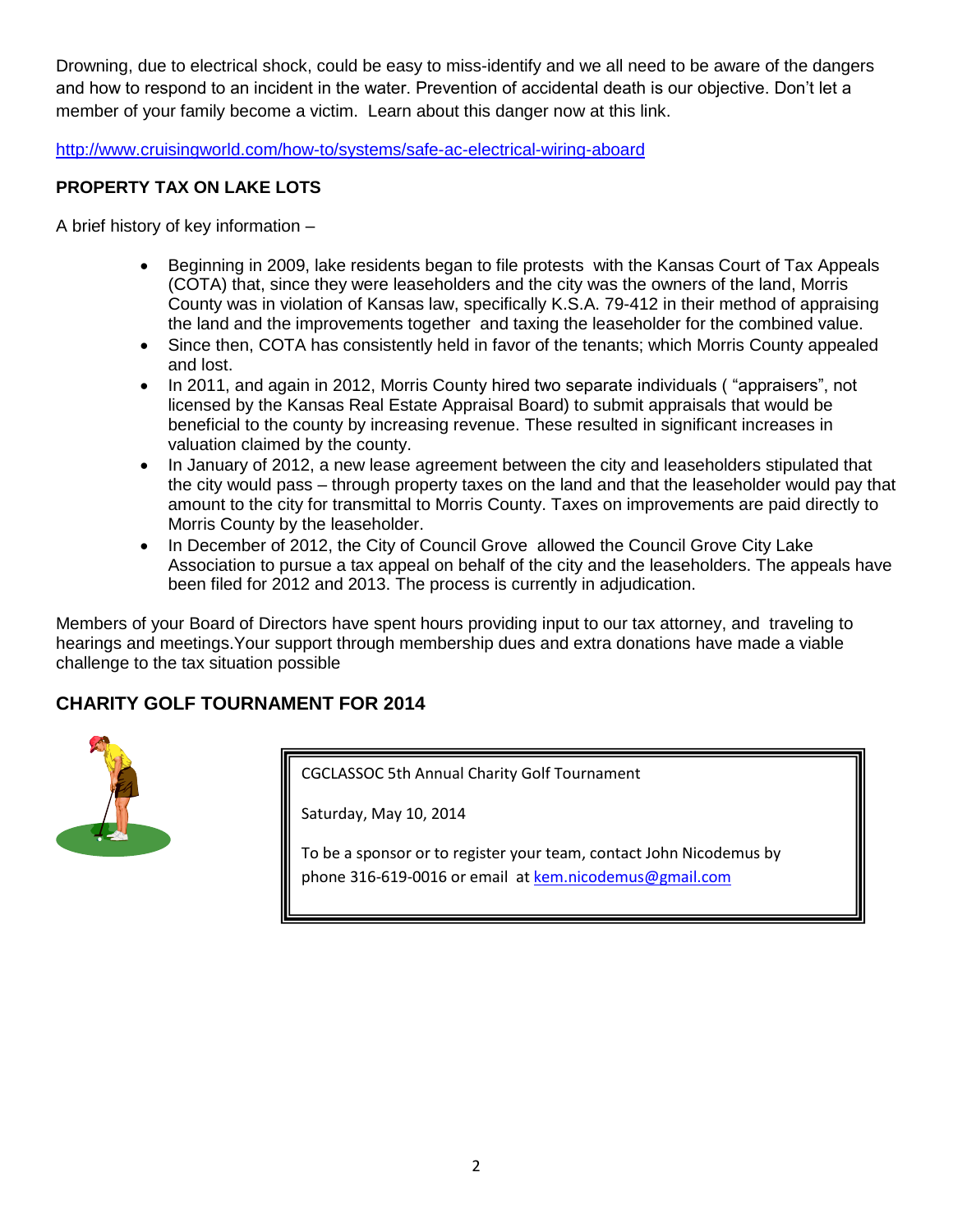## **LAKE APPAREL FOR 2014**

Exciting and bright, sapphire and paprika were the colors for lake shirts in 2013. Karen Waring and her committee have done considerable work to bring us something above the ordinary range of colors. We are appreciative of Council Grove Marina and Saturday Morning Boutique for selling our shirts this summer. Please patronize these merchants and thank them for this support of the Lake Community. Over the winter you may purchase, or make special orders with Karen at 120 Watersedge Loop, by calling (620) 767-5939, or email: fishinbuddies@gmail.com.

T-Shirts \$12.00 Golf/polo Shirts \$30.00 (in K-State purple) Zip Hoodie @42.50 Pull-over Hoodie (with embroidered emblem) \$35.00 Pull-over Hoodie (with large print on front) \$35.00 More information is available at the Association web site: [http://www.cgclakeassoc.org/includes/PDF/appar](http://www.cgclakeassoc.org/includes/PDF/apparel2013.pdf)

[el2013.pdf.](http://www.cgclakeassoc.org/includes/PDF/apparel2013.pdf)



s<br>as orange, red, kelly, forest g<br>numle\_maroon\_steel..hlack

## **LAKE ASSOCIATION EMAIL NEWS**

Our email news list has approximately 350 subscribers. There are still some leaseholders who do not receive lake email news The Lake Association distributes information to many members of the community through the "Lake Association Email News List." This email news was originally intended to keep the lake community informed about issues and events of interest to the lake community. The popularity of the email news soon grew to include news that is of interest to many folks in the community. Some of the regular features of the news list include the Lake Association Newsletters, news about Lake Association events, news about city and county government, City Council meeting agendas and minutes, Morris County Commission minutes, community events and promotions. Your email address is not seen by other subscribers. We keep it private. Also, we strive to limit the emails to pertinent information, and probably average one email per week. This is an easy way for you to keep informed on all aspects of lake issues and activities in the surrounding communities. If you are not receiving these emails, we invite you to subscribe to the email news by emailing us at [cgclakeassoc@gmail.com](mailto:cgclakeassoc@gmail.com) , or click the contact us on the CGCLA website.

## **LAKE ASSOCIATION WEBSITE**

Have a question about something associated with the lake? Find the answer. Past newsletters, city ordinances, Lake Association Business Directory and more are all available on our website at [www.cgclakeassoc.org.](http://www.cgclakeassoc.org/) Check out the website!

## **ORDINANCES AFFECTING THE CITY LAKE**

Recent ordinances introduced by the City Council that affect the City Lake address:

- 1) When failed septic systems must be replaced (Ordinance # 2143, on the CGCLA website) and,
- 2) Boundary determinations for city lake leaseholds (now in draft status).

Representatives of the City Council met with representatives of the Lake Advisory Committee and discussed this draft, with the Advisory Committee feeling strongly that an end cap of "200 ft., the road or vortex" is the correct decision. However, the City representatives were unwilling to consider such a proposal. Several other wording changes were discussed and Larry Johnson is to make changes and to submit a new draft for review at a future meeting tentatively set for March 26.